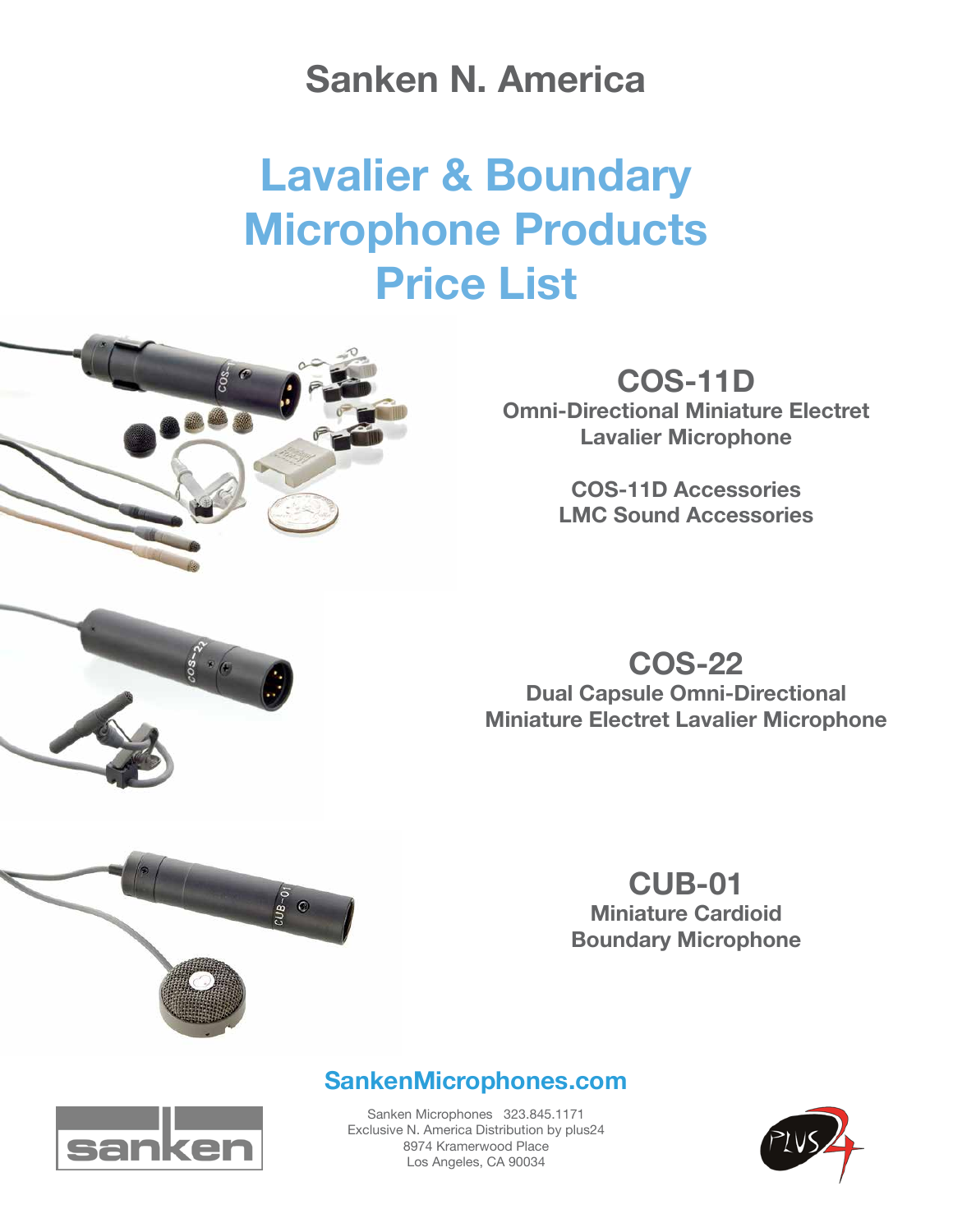

## **List Pricing** Sanken Lavalier/Boundary Mics



#### Mar-22

Web: **SankenMicrophones.com** 

| <b>MODEL</b>                                                             | <b>COLOR</b><br><b>CHOICES</b>             | <b>DESCRIPTION</b>                                                                                                                                                                                                                                                                                                                                                                                                                                                                                 | <b>LIST/MAP</b> |        |
|--------------------------------------------------------------------------|--------------------------------------------|----------------------------------------------------------------------------------------------------------------------------------------------------------------------------------------------------------------------------------------------------------------------------------------------------------------------------------------------------------------------------------------------------------------------------------------------------------------------------------------------------|-----------------|--------|
|                                                                          | • Available in Black, Beige, Gray or White | <b>COS-11D Omni-Directional Miniature Electret Lavalier Microphone</b><br>• Unique diaphragm design • Increased immunity to airborne electrical interference<br>. Improved strain relief . 20Hz---20,000Hz with 95dB dynamic range<br>· Built-in 3-layer water-repellant windscreen · Surface noise isolation<br>• Natural response and almost perfect omni pattern • Strong immunity to RFI<br>• 2.1mm rugged cabling which is resistant to sweat, stays soft and pliable even after extended use |                 |        |
|                                                                          |                                            | <b>XLR WIRED Lavalier Microphones NORMAL Sensitivity</b>                                                                                                                                                                                                                                                                                                                                                                                                                                           |                 |        |
| <b>COS-11D</b>                                                           |                                            | BK, BE, GY, WH Wired Version, 48V Phantom Powered +/- 4V, 3.0 meter cable, 3pin<br>XLRM, Black[BK], Beige[BE], Gray[GY], or White [WH]                                                                                                                                                                                                                                                                                                                                                             | \$              | 469.00 |
| <b>COS-11D-BP-</b>                                                       |                                            | BK, BE, GY, WH Wired Version, AA Battery or 12-52V Phantom Powered, 3.0 meter<br>cable, 3pin XLRM, Black[BK], Beige[BE], Gray[GY], or White [WH]                                                                                                                                                                                                                                                                                                                                                   | \$              | 469.00 |
| <b>PIGTAIL Lavalier Microphones NORMAL Sensitivity</b><br>COS-11D-PT-3.0 |                                            | BK, BE, GY, WH Pigtail Version, +3 to +10V bias. 3.0 meter stripped cable with tinned<br>ends for termination. Black[BK], Beige[BE], Gray[GY], or White[WH]                                                                                                                                                                                                                                                                                                                                        | \$              | 339.00 |
| COS-11D-PT-1.8                                                           | BK, BE, GY, WH                             | Pigtail Version, +3 to +10V bias. 1.8 meter stripped cable with tinned<br>ends for termination. Black[BK], Beige[BE], Gray[GY], or White[WH]                                                                                                                                                                                                                                                                                                                                                       | \$              | 329.00 |
|                                                                          |                                            |                                                                                                                                                                                                                                                                                                                                                                                                                                                                                                    |                 |        |
| COS-11D-PT-RM-3.0                                                        |                                            | PIGTAIL Lavalier Microphones, REDUCED Sensitivity (-9dB)<br>BK, BE, GY, WH Pigtail version, +3 to +10V bias. 3.0 meter stripped cable with tinned<br>ends for termination. Black[BK], Beige[BE], Gray[GY], or White[WH]                                                                                                                                                                                                                                                                            | \$              | 339.00 |
| COS-11D-PT-RM-1.8                                                        | BK, BE, GY, WH                             | Pigtail version, +3 to +10V bias. 1.8 meter stripped cable with tinned<br>ends for termination. Black[BK], Beige[BE], Gray[GY], or White[WH]                                                                                                                                                                                                                                                                                                                                                       | \$              | 329.00 |
|                                                                          |                                            | <b>TERMINATED Lavalier Microphones for Wireless Transmitters WITH Accessories</b><br>Use separate "Sanken COS-11D with wireless connector" list for SKUs/Item Numbers.<br>NOTE: TRANSMITTER MAKE AND MODEL ARE REQUIRED WHEN ORDERING TO ENSURE CORRECT TERMINATION                                                                                                                                                                                                                                |                 |        |
| 2.5mm, etc.                                                              |                                            | COS-11D Lmo, Hirose, BK, BE, GY, WH Sanken COS-11D, 6ft/1.8 meter cable with termination. Specify<br>transmitter, "normal" or 9dB reduced" sensitivity and color Black[BK],<br>Beige[BE], Gray[GY], or White[WH].                                                                                                                                                                                                                                                                                  | \$              | 429.00 |
| COS-11D-TA3/4/5F,<br>TRS, etc.                                           | BK, BE, GY, WH                             | Sanken COS-11D, 6ft/1.8 meter cable with termination. Specify<br>transmitter, "normal" or 9dB reduced" sensitivity and color Black[BK],<br>Beige[BE], Gray[GY], or White[WH].                                                                                                                                                                                                                                                                                                                      | \$              | 389.00 |
|                                                                          |                                            |                                                                                                                                                                                                                                                                                                                                                                                                                                                                                                    |                 |        |

**Above models includes these accessories:** 

**HC-11** Horizontal Clip • **RM-11** Rubber Mount, Black[BK], Beige[BE] **WS-11** Windscreen • **COS Vinyl (Wired**) or **COS Plastic Case (Pigtail)**

plus24 • Plus24.net • +1 323 845-1171 • sales@plus24.net • SankenMicrophones.com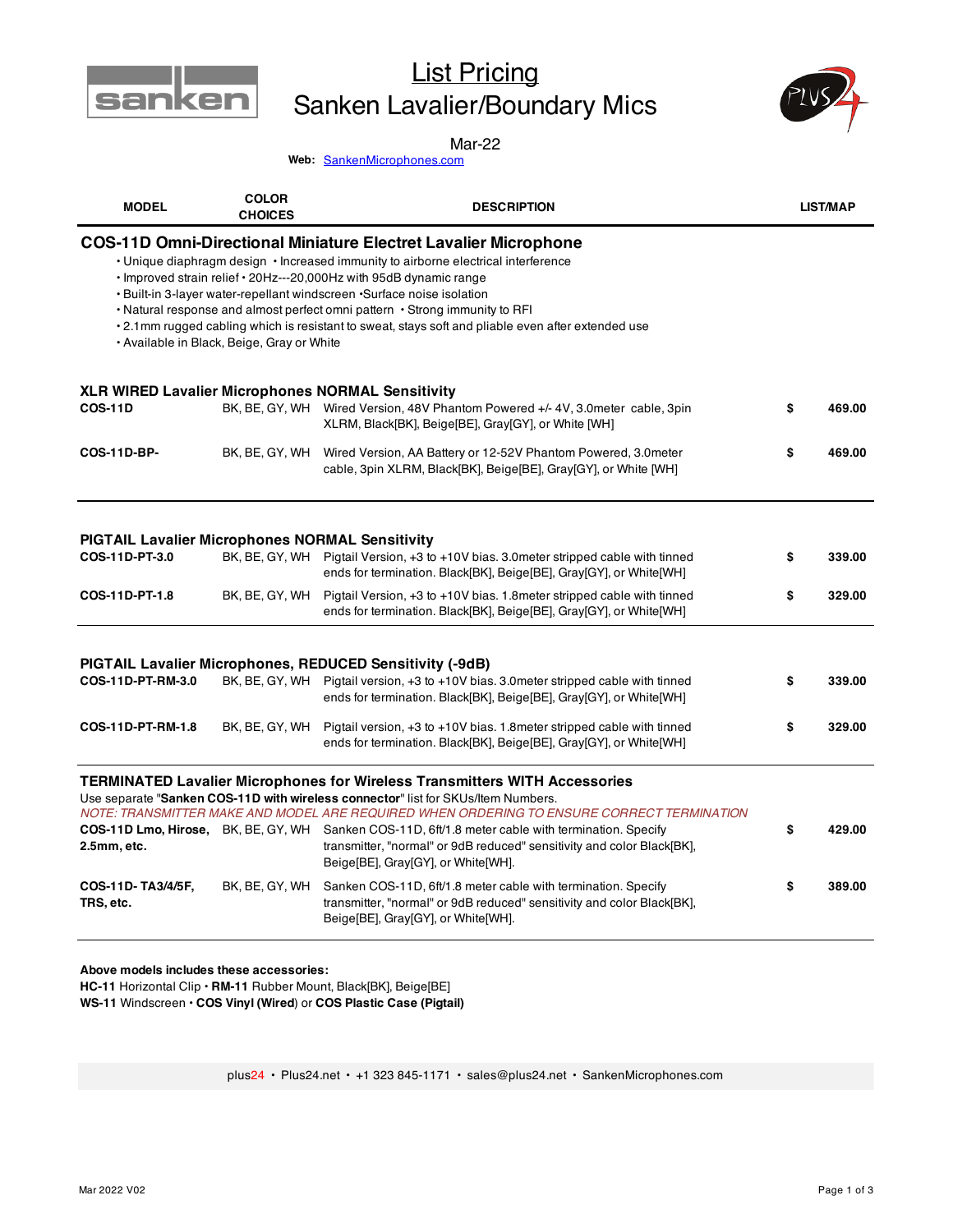

## List Pricing Sanken Lavalier/Boundary Mics



| Mar-22                                                                                                                                                                                                                                                                                                                                                                                                                                                                                                       |                                |                                                                                                                                                                                                                                                       |                 |        |  |  |  |  |  |
|--------------------------------------------------------------------------------------------------------------------------------------------------------------------------------------------------------------------------------------------------------------------------------------------------------------------------------------------------------------------------------------------------------------------------------------------------------------------------------------------------------------|--------------------------------|-------------------------------------------------------------------------------------------------------------------------------------------------------------------------------------------------------------------------------------------------------|-----------------|--------|--|--|--|--|--|
| <b>MODEL</b>                                                                                                                                                                                                                                                                                                                                                                                                                                                                                                 | <b>COLOR</b><br><b>CHOICES</b> | <b>DESCRIPTION</b>                                                                                                                                                                                                                                    | <b>LIST/MAP</b> |        |  |  |  |  |  |
| <b>COS-11D Omni-Directional Miniature Electret Lavalier Microphone</b> (continued)                                                                                                                                                                                                                                                                                                                                                                                                                           |                                |                                                                                                                                                                                                                                                       |                 |        |  |  |  |  |  |
| COS-11D-PT-AL-3.0                                                                                                                                                                                                                                                                                                                                                                                                                                                                                            |                                | <b>PIGTAIL Lavalier Microphones NORMAL Sensitivity WITHOUT Accessories</b><br>BK, BE, GY, WH Pigtail version, +3 to +10V bias. 3.0meter stripped cable with tinned<br>ends for termination. Black[BK], Beige[BE], Gray[GY], or White[WH]              | \$              | 299.00 |  |  |  |  |  |
| COS-11D-PT-AL-1.8                                                                                                                                                                                                                                                                                                                                                                                                                                                                                            | BK, BE, GY, WH                 | Pigtail version, +3 to +10V bias. 1.8 meter stripped cable with tinned<br>ends for termination. Black[BK], Beige[BE], Gray[GY], or White[WH]                                                                                                          | \$              | 289.00 |  |  |  |  |  |
| COS-11D-PT-RM-AL-<br>3.0                                                                                                                                                                                                                                                                                                                                                                                                                                                                                     | BK, BE, GY, WH                 | PIGTAIL Lavalier Microphones Reduced Sensitivity (-9dB) WITHOUT Accessories<br>Sanken COS-11D, 6ft/1.8 meter cable with termination. Specify<br>transmitter, normal or reduced sensitivity and color. Black[BK],<br>Beige[BE], Gray[GY], or White[WH] | \$              | 299.00 |  |  |  |  |  |
| COS-11D-PT-RM-AL-<br>1.8                                                                                                                                                                                                                                                                                                                                                                                                                                                                                     | BK, BE, GY, WH                 | Pigtail version, +3 to +10V bias. 1.8 meter stripped cable with tinned<br>ends for termination. Black[BK], Beige[BE], Gray[GY], or White[WH]                                                                                                          | \$              | 289.00 |  |  |  |  |  |
| <b>TERMINATED Lavalier Microphones for Wireless Transmitters WITHOUT Accessories</b><br>Use separate "Sanken COS-11D with wireless connector" list for SKUs/Item Numbers.<br>NOTE: TRANSMITTER MAKE AND MODEL ARE REQUIRED WHEN ORDERING TO ENSURE CORRECT TERMINATION<br>COS-11D Lmo, Hirose, BK, BE, GY, WH Sanken COS-11D, 6ft/1.8 meter cable with termination. Specify<br>transmitter, "normal" or "-9dB reduced" sensitivity and color<br>2.5mm, etc.<br>Black[BK], Beige[BE], Gray[GY], or White[WH]. |                                |                                                                                                                                                                                                                                                       |                 |        |  |  |  |  |  |
| COS-11D-TA3/4/5F,<br>TRS, etc.                                                                                                                                                                                                                                                                                                                                                                                                                                                                               | BK, BE, GY, WH                 | Sanken COS-11D, 6ft/1.8 meter cable with termination. Specify<br>transmitter, "normal" or "-9dB reduced" sensitivity and color<br>Black[BK], Beige[BE], Gray[GY], or White[WH].                                                                       | \$              | 349.00 |  |  |  |  |  |
| <b>COS-11D Accessories</b>                                                                                                                                                                                                                                                                                                                                                                                                                                                                                   |                                |                                                                                                                                                                                                                                                       |                 |        |  |  |  |  |  |
| <b>FW-11</b>                                                                                                                                                                                                                                                                                                                                                                                                                                                                                                 | ΒK                             | Foam windscreen, black only (10 pieces)                                                                                                                                                                                                               | \$              | 75.00  |  |  |  |  |  |
| <b>FW-11MT</b>                                                                                                                                                                                                                                                                                                                                                                                                                                                                                               |                                | Foam windscreen, multicolor pack (11 pieces)                                                                                                                                                                                                          | \$              | 60.00  |  |  |  |  |  |
| FM                                                                                                                                                                                                                                                                                                                                                                                                                                                                                                           | BK, BE, GY, WH                 | Front Mesh part for COS-11D (10 pieces), Black[BK], Beige[BE],<br>Gray[GY], or White[WH]                                                                                                                                                              | \$              | 24.00  |  |  |  |  |  |
| $HC-11$                                                                                                                                                                                                                                                                                                                                                                                                                                                                                                      | BK, BE, GY, WH                 | Horizontal clip, Black[BK], Beige[BE], Gray[GY], or White[WH]                                                                                                                                                                                         | \$              | 185.00 |  |  |  |  |  |
| <b>HC-11V</b>                                                                                                                                                                                                                                                                                                                                                                                                                                                                                                | BK, BE, GY, WH                 | Vertical clip, Black[BK], Beige[BE], Gray[GY], or White[WH]                                                                                                                                                                                           | \$              | 185.00 |  |  |  |  |  |
| <b>HC-11W</b>                                                                                                                                                                                                                                                                                                                                                                                                                                                                                                | BK, BE, GY, WH                 | Double mic horizontal clip, Black[BK], Beige[BE], Gray[GY], or<br>White[WH]                                                                                                                                                                           | \$              | 230.00 |  |  |  |  |  |
| <b>Pin-11</b>                                                                                                                                                                                                                                                                                                                                                                                                                                                                                                | GY                             | Horizontal clip with safety pin, Gray[GY]                                                                                                                                                                                                             | \$              | 240.00 |  |  |  |  |  |
| P-11BP-PT                                                                                                                                                                                                                                                                                                                                                                                                                                                                                                    |                                | BP battery/phantom supply (Single Piece)                                                                                                                                                                                                              | \$              | 229.00 |  |  |  |  |  |
| <b>P-11PT</b>                                                                                                                                                                                                                                                                                                                                                                                                                                                                                                |                                | Phantom (48v) power supply (Single Piece)                                                                                                                                                                                                             | \$              | 229.00 |  |  |  |  |  |
| <b>RM-11-</b>                                                                                                                                                                                                                                                                                                                                                                                                                                                                                                | BE                             | Rubber mount, Beige[BE]                                                                                                                                                                                                                               | \$              | 75.00  |  |  |  |  |  |
| <b>RM-11-</b>                                                                                                                                                                                                                                                                                                                                                                                                                                                                                                | BK                             | Rubber mount, Black[BK]                                                                                                                                                                                                                               | \$              | 75.00  |  |  |  |  |  |
| <b>RM-11C</b>                                                                                                                                                                                                                                                                                                                                                                                                                                                                                                | ΒK                             | Rubber mount with clip, Black[BK]                                                                                                                                                                                                                     | \$              | 230.00 |  |  |  |  |  |
| <b>WS-11-</b>                                                                                                                                                                                                                                                                                                                                                                                                                                                                                                | BK, BE, GY, WH                 | Metal windscreen, Black[BK], Beige[BE], Gray[GY], or White[WH]                                                                                                                                                                                        | \$              | 220.00 |  |  |  |  |  |
| WSL-11-                                                                                                                                                                                                                                                                                                                                                                                                                                                                                                      | ВK                             | Large bindscreen, Black (only)                                                                                                                                                                                                                        | \$              | 250.00 |  |  |  |  |  |
| <b>COS-Plastic Case</b>                                                                                                                                                                                                                                                                                                                                                                                                                                                                                      |                                | Plastic case for COS-11D-PT versions                                                                                                                                                                                                                  | \$              | 10.00  |  |  |  |  |  |
| COS-Vinyl Case                                                                                                                                                                                                                                                                                                                                                                                                                                                                                               |                                | Vinyl case for COS-11D wired versions                                                                                                                                                                                                                 | \$              | 40.00  |  |  |  |  |  |
|                                                                                                                                                                                                                                                                                                                                                                                                                                                                                                              |                                | plus24 · Plus24.net · +1 323 845-1171 · sales@plus24.net · SankenMicrophones.com                                                                                                                                                                      |                 |        |  |  |  |  |  |